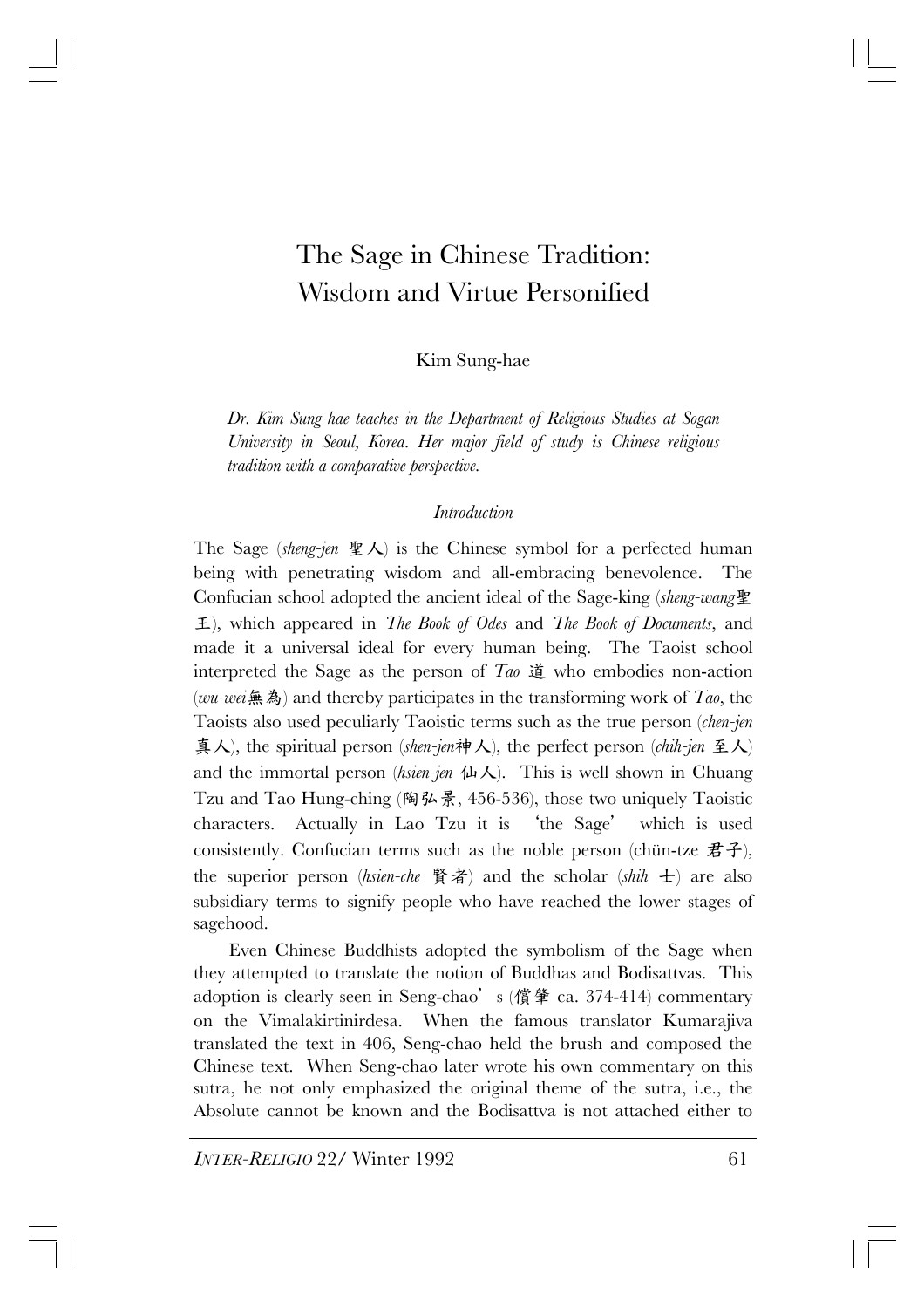samsāra or to nirvāna, but absorbed the Chinese concept of the Sage as well. In fact, in Seng-chao's mind the Bodhisattva and the Sage were the same: "Therefore, though the Sage is in reality, yet, in illusion, we enjoy the full benefit of his benign rule: without leaving the Supramundane realm the Sage is ever aware of what happens to us. This means that he belongs to existence and non-existence simultaneously and is never separated from either of them" (*The Book of Chao*, pp.107-8). While preserving the traditional image of the Sage, Seng-chao enriched its meaning by his inclusion of Buddhist enlightenment.

In this short article, however, I will not discuss the Buddhist view of the Sage. Rather I will focus my presentation on the two native traditions that represent Chinese insights on wisdom and virtue i.e., Confucianism and Taoism.

### *The Confucian Sage*

When one of his disciples Fan Ch' ih (樊遲) asks about benevolence  $(1\pm)$ and wisdom  $(*\mathfrak{p})$ , Confucius answers in Analects 12,22: "Love others"  $(\hat{\mathcal{F}}\mathcal{K})$  and "Know others" ( $\oint \mathcal{F}$ ). The identical questions are repeated by the same disciple in Analects 6:22, but here Confucius's answers are richer and more direct. Confucius explains that in order to love others one has to face the difficulty of overcoming selfish desires. In other words, only after cultivating oneself, can a person give peace to others (修己安人, 14:42). Confucius says that knowing others is wisdom, for one has to perceive the worthiness of other people correctly in order to place the right person in the proper place. Moreover, keeping the right distance according to propriety both in human relationships and with the spirits is an essential part of the right ordering of society.

For Confucius, therefore, wisdom is not just an accumulation of much knowledge. He made known to his disciples that there is one single thread binding the way together  $(-\times \text{F}z, 4:15)$ . Because this single thread is loyalty to oneself  $(\&)$  and extension of this loyalty to others  $(\&)$ , which is the main method to attain benevolence (仁之方, 6:30), in fact wisdom is nothing but knowing the way of benevolence  $(1\pm\pi\mathbf{i})$ . Therefore it is not surprising that two poles, consisting of the way of benevolence, knowing and practicing the transmitted propriety (知禮, 3:22; 7:31) and knowing and accepting the mandate of Heaven ( $\star \pi \star \hat{\varphi}$ , 2:4; 16:8; 3:11) comprise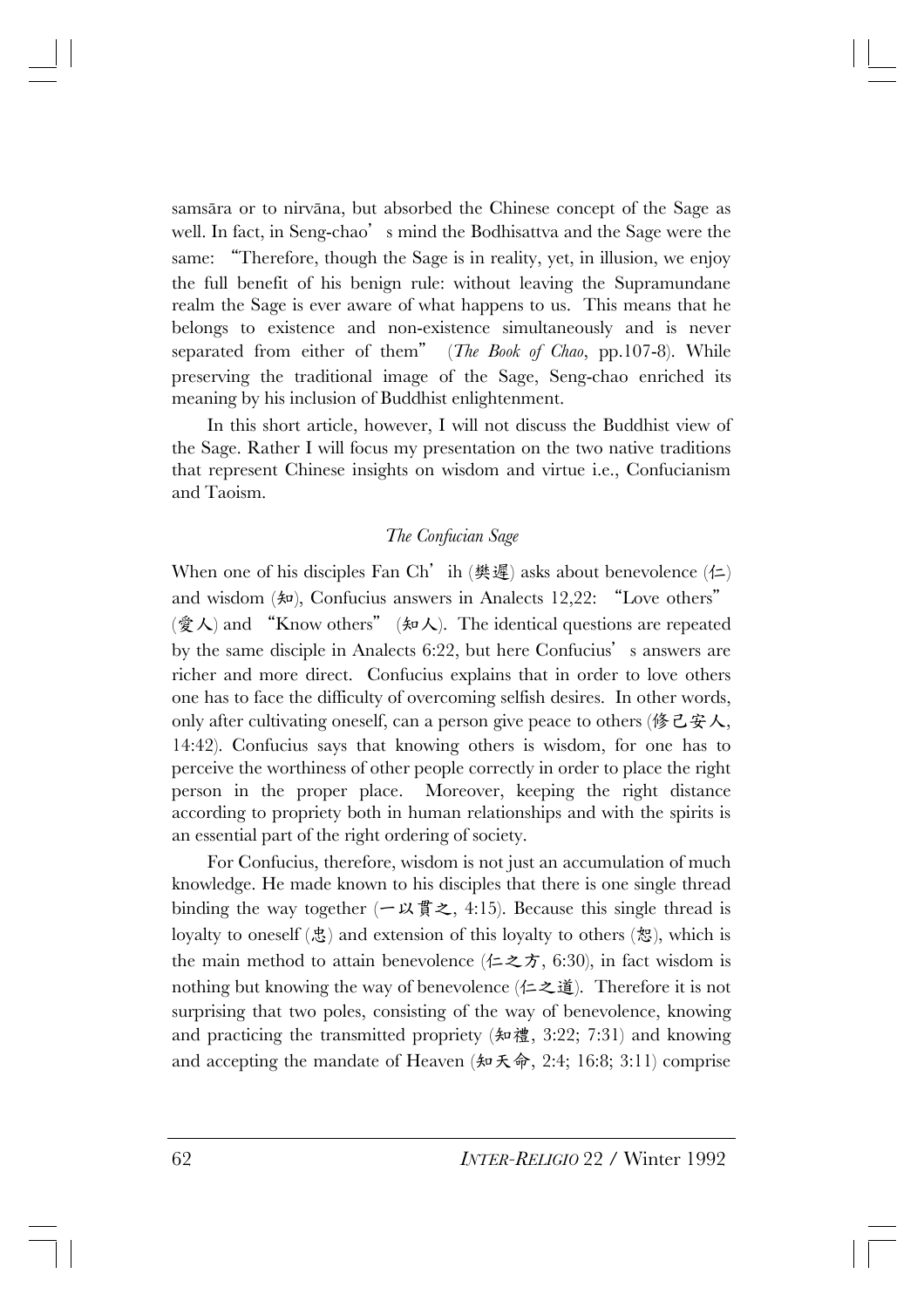the constitutive structure of wisdom in the Analects. In a word, wisdom is for the attainment of benevolence and in reality forms a part of benevolence. This exhibits the practical and moral character of wisdom in the Confucian tradition.

Since the way of benevolence is not visible, it has to embodied in a concrete human person. The Sage is the best embodiment of benevolence for Confucius (Analects 6:30; 7:34 etc.), even though much more frequently he presents the image of the noble person  $(\vec{z} \cdot \vec{f})$  as a sojourner on the way toward benevolence. Confucius urges everyone to cultivate benevolence because people are all born with moral virtue (*te* 德) endowed from Heaven (Analects 7:23). This conviction of Confucius is theoretically systematized by Mencius in his theory of the four starting-points of the human heart (四 端, Mencius 2A:16; 6A:6). And it was Mencius who not only popularized the image of the Sage but exalted Confucius as the Sage par excellence. Mencius commented that Confucius truly embodied all the necessary qualities of the Sage, integrity ( $\ddot{\hat{\pi}}$ ), harmony with others ( $\hat{\pi}$ ), taking responsibility  $(4)$ , and timeliness  $(4)$ . Actually the timeliness of sagehood (聖之時者, 5A:40; 5B:1; 6A:8) synthesizes the other qualities and makes a person able to discern when to proceed and when to withdraw. Timeliness or Timely Mean  $(\text{時 } \phi)$  is the epitome of Confucian virtue because it requires both wisdom and virtue; wisdom leads a person in the right direction, while virtue offers strength to continue and reach the goal.

Hsün Tzu offers a progressive pattern of human maturity: the Scholar (士)-the Noble person (君子)-the Sage (聖人). Hsün Tzu describes the Sage as one whose emotions are stabilized in propriety and whose wisdom is as bright as his teacher's (chap, 2). Again virtue and wisdom are intimately related in the formation of the Sage. Hsun Tzu's unique contribution to the image of the Sage is his emphasis on cultural propriety. Culture is an integral part of human perfection in Confucianism, for it is conceived as the carriage through which the command of Heaven is transmitted. Hsun Tzu presents the concept of the Triad  $(\equiv \pm)$ , Heaven, Earth, and the Human, and links them with the concept of the Sage:

"Heaven has its time and so it is able to give birth to all things; Earth has its riches, so it is able to rear them; people have their rule and so they perfect what Heaven and Earth started" (chaps, 17:19). The Sage's participation in the nurturing works of the Triad is further developed in the Commentaries to the *I Ching*  $(\frac{1}{2}, \frac{1}{2})$  and later developments of Confucianism.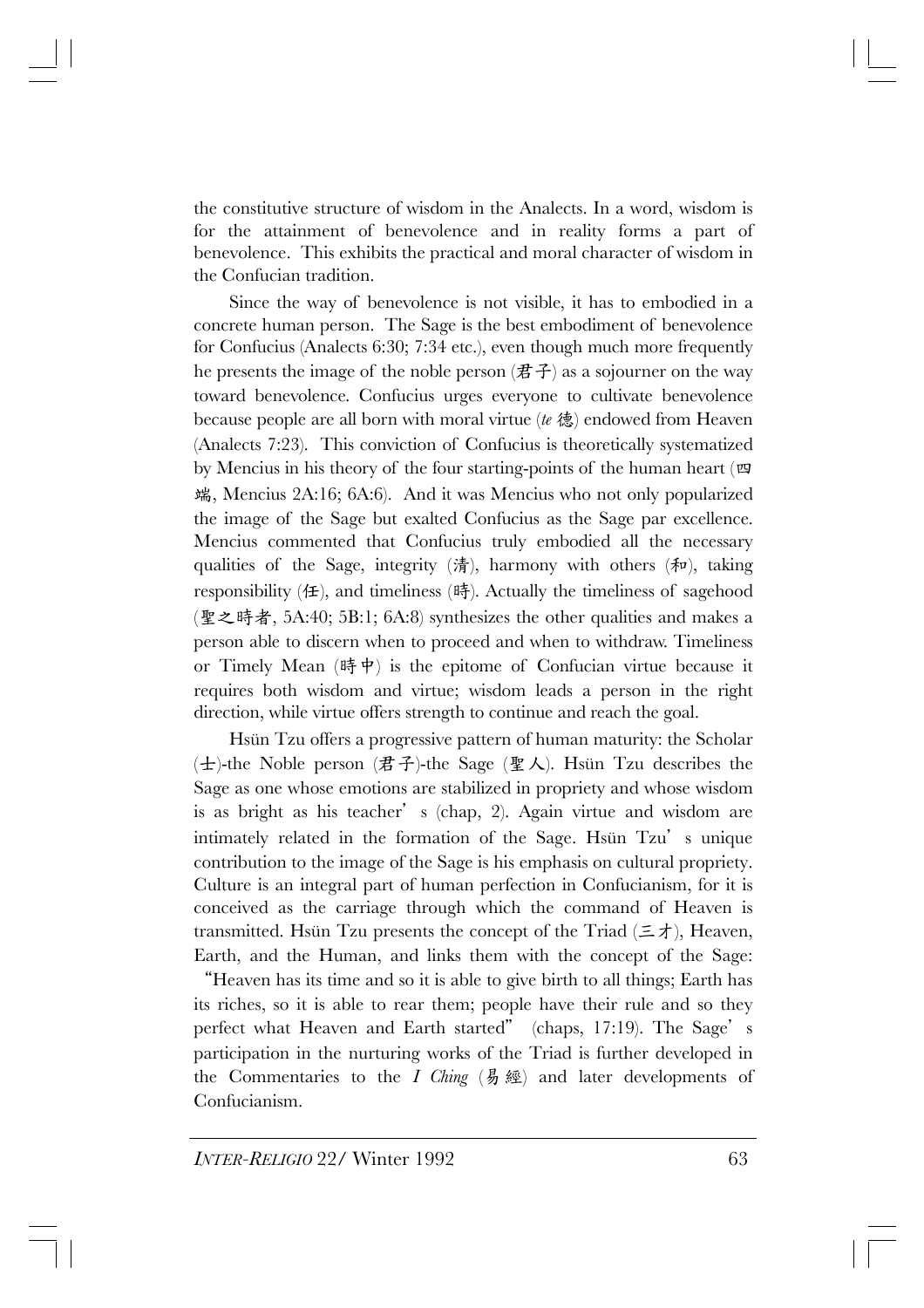Chu Hsi (朱熹, 1130-1200), who elevated the concept of benevolence from the benevolent practice of life to a universal principle of the universe, presents the Sage as the very embodiment of the principle of Heaven (天 理):

The Sage is truly a man who has become one with the law (of Heaven); he has become one whit Heaven (Yu lei 61). The Sage is nothing but a piece of the principle of Heaven (Yu lei 61). The Sage is nothing but a piece of the principle of Heaven standing in blood and bones (Yu lei 31).

As the living personification of the principle of Heaven the Sage is able to help everything to grow as it is destined to be and thereby completes the works of Heaven and Earth. In spite of this unity, however, there is one distinction between the Sage and Heaven in their performances of transformation; the former works with heart ( $\oint \mathcal{L}$ ), the latter, without heart  $(A, \infty)$ .

The relationship between sagehood and kingship is subtlety handled in Chu Hsi. The Classical image of the Sage was the ideal king, exemplified in Yao and Shun. But the Confucian Sage is not identified with the Sage-king; rather the ruler should employ Sage-like officials. The Sage and the king may co-incide in one person, which will bring about the ideal society of great peace. However, by the Sung period people were well aware that in fact, this seldom happens. As the universal appeal for sagehood has been recovered by the Neo-Confucians, Confucius and Yenhui became the two favorite examples.

The stages toward sagehood which Hsün tzu first formulated were also revived by the Neo-Confucian scholars. Chou Tun-i writes: "The Sage looks up to Heaven; the worthy man (賢) looks up to the Sage:the scholar  $(\pm)$  looks up to the worthy man" (Complete works, p.145). Chu Hsi adds here two more steps: the ordinary person, the scholar, the worthy person, the noble person, and the Sage. Moreover, Chu hsi places three historical figures. Confucius, Yen-hui, and Mencius at three different levels: Confucius is the Sage par excellence; Yen-hui is near to the Sage, i. e., the Noble Person; Mencius belongs to the scholar or at best the worthy person. Chu Hsi's judgment on Mencius and Yen-hui offers a hint as to what kind of personality he had in mind for the Sage. Yen-hui's constant effort to practice the way of benevolence was the perfect model for Chu Hsi.

As Chu Hsi repeats, it is difficult to become a Sage and so one should place all his energy into doing it: "Even the Sage (Confucius) worried;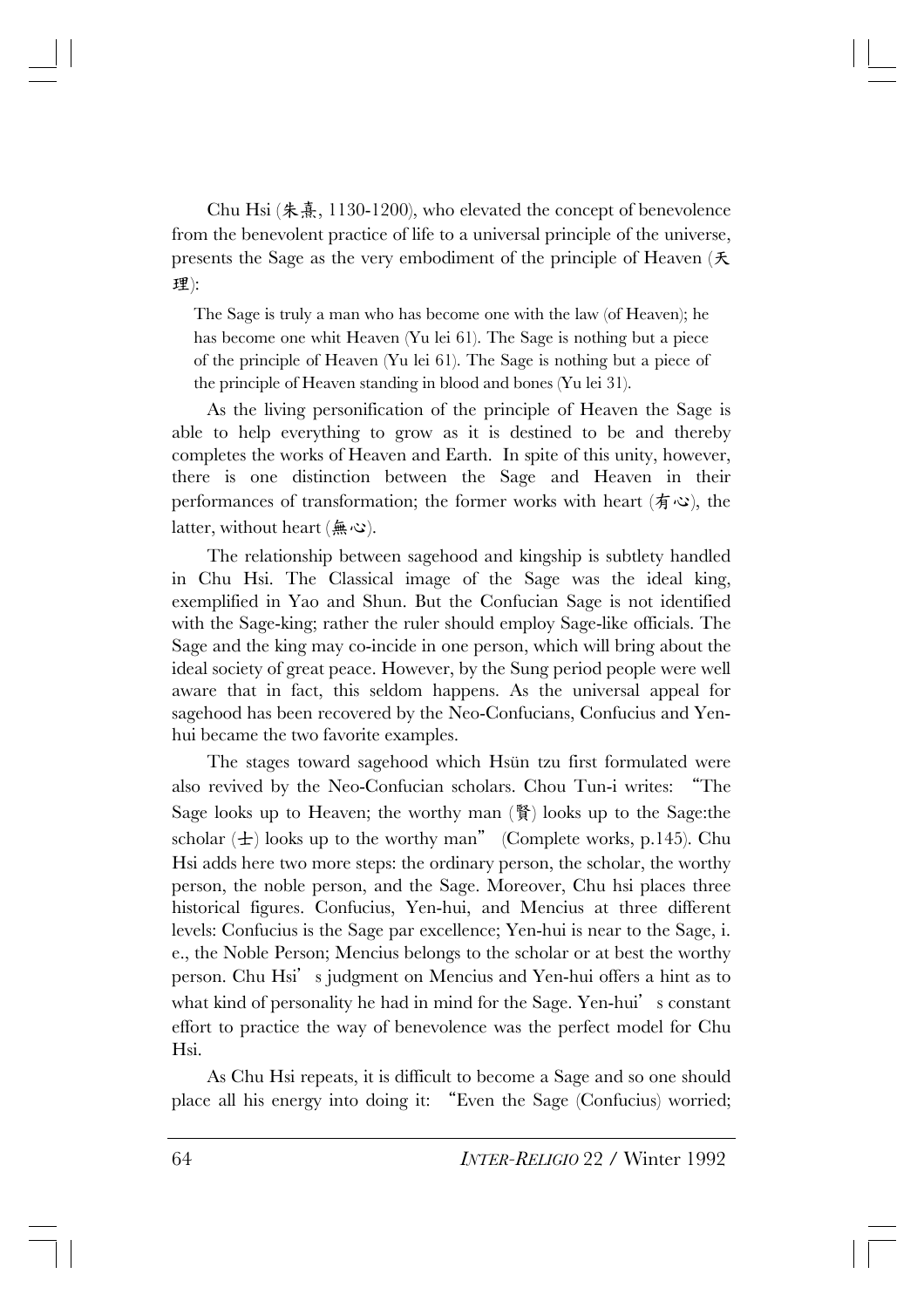how much more a scholar should (take it to heart)?" (*Comm. to the Analect* 4:16). Chu Hsi emphasized the importance of effort, for he realized the duality of knowing and doing in human life: "To understand humanity and to make it a part of oneself are two different things. To understand it is to know it, and to make it a part of oneself is to possess it" (Y $\ddot{u}$  lei 95). For the actual practice, Chu Hsi recommended a traditional Confucian method, i.e., extension from what is near (filial piety and brotherly respect) to the far (fulfilling one's mandate). Consequently, Chu Hsi even warned his students not to make the Sage into a kind of target that one is anxious to attain. Even the highest goal, the Sage itself, can become a hindrance in the true progress of one's life. Chu Hsi's investigation of things becomes important, for investigation of things is in the end the same as extending one's nature by knowing one's mandate (*ming* 命) from Heaven.

Chu Hsi's delicate and well-structured image of the Sage has continued to live in the hearts of earnest Confucian scholars. Though the rigorous method and duality of knowledge and action which Chu Hsi presented were attacked by the Lu-Wang School, the symbol of the Sage as the personification of the Principle of Heaven has remained in Confucian tradition.

## *The Taoist Sage*

Since the  $Taq$  ( $\sharp$ ) cannot be defined with words, it is mainly through the figure of the Sage that the qualities of the *Tao* are portrayed. The concluding chapter of *Lao Tzu* makes a parallel between the way of Heaven and the way of the Sage: "The way of Heaven (天之道) benefits and does not harm; the way of the Sage (聖人之道) is bountiful and does not contend" (chap. 81). The Sage follows and takes over all the characteristics of the *Tao*, i.e., nurturing without words, and saving all people without partiality or self-interest. It is interesting to note that Lao Tzu's Sage does not look intelligent but rather stupid and blockish. Lao Tzu says that he is like a baby that has not yet learned to smile (chap. 20).

The concept of knowledge in Taoist tradition is dynamic in its initial negation, and its subsequent elevation, of knowledge to a high level. Chuang Tzu divides wisdom into two categories; the small knowledge (小 知) that distinguishes according to social standards and the great knowledge  $(\star \ast)$  that follows the primal non-distinction of the *Tao*. One has to relativize the ordinary differentiation between the beautiful and the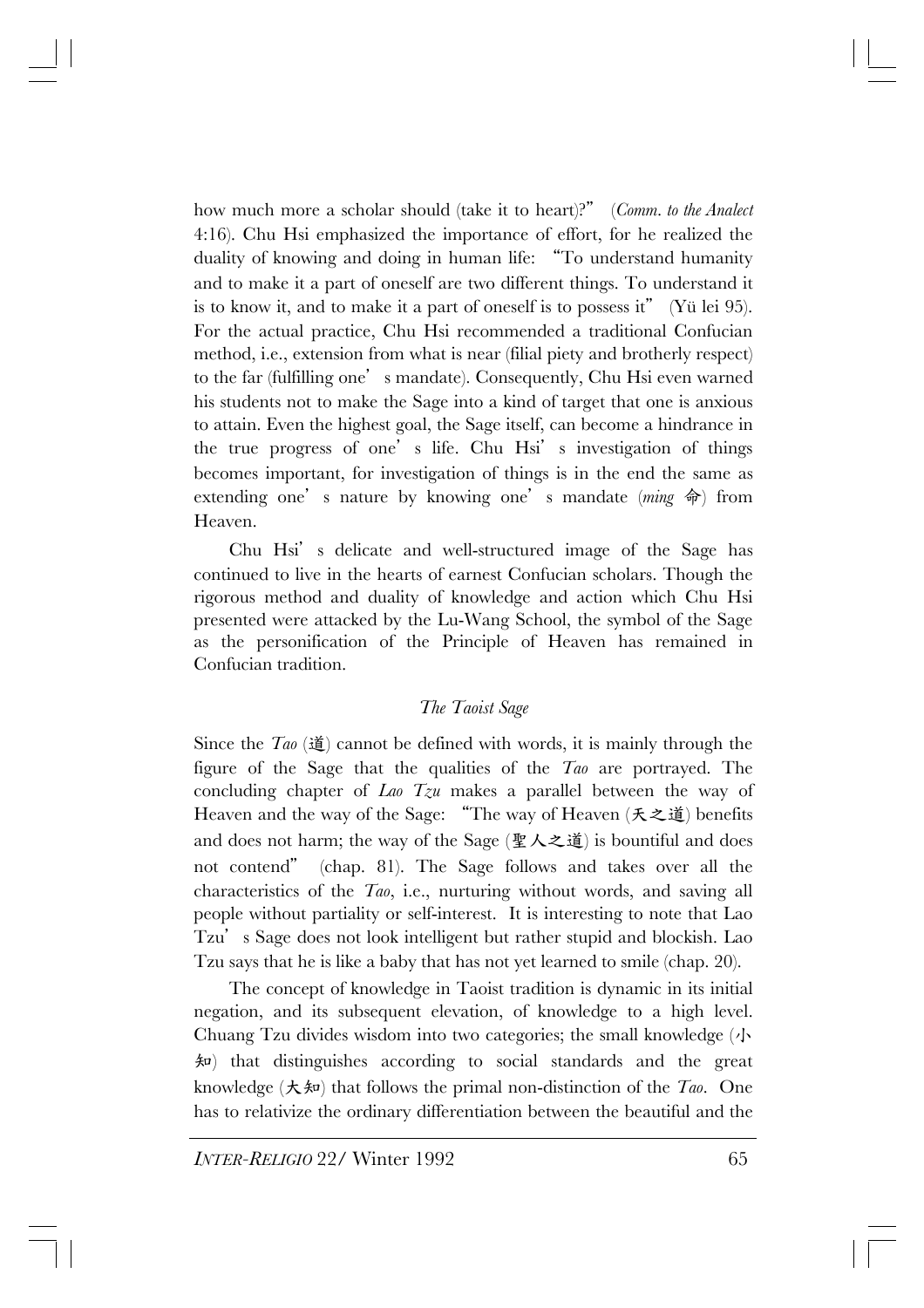ugly, the good and the bad in order to acquire the naturalness of the *Tao*.

Therefore Lao Tzu commented that only those capable of not knowing anything restore people to their original naturalness (chaps. 3, 20). This kind of not-knowing brings a higher stage of wisdom. Lao Tzu uses two antithetical terms, knowledge (*chih* 智) and enlightenment (*ming* 明), to signify the ordinary knowledge and knowing the *Tao*. since the Tao is innate in human nature, knowing oneself is the key to this kind of enlightment: "he who knows others is clever (*chih*); He who knows himself has discernment *(ming*)" *(chap.* 33). To know oneself, is to understand what is constant, i.e., *Tao* within the self (chap. 55). Therefore the Sage knows the entire world without going outside.

The Sage in Chuang Tzu also has a foolish look, makes no attempt to leave a name, to achieve anything or realize self. A unique characteristic of the Sage in Chuang Tzu is playfulness (遊) or carefreeness. While Lao Tzu's Sage is serious and participates in the suffering of people, Chuang Tzu's Sage enjoys playfully the natural transformations of the universe. If Lao Tzu talks about the lastingness of the Sage, Chuang Tzu's Sage transcends both life and death, and enjoys complete freedom from all attachments. However Chuang Tzu's methods of cultivation, such as the "fasting of the mind" (心齋) and "sitting down and forgetting" (坐忘), show that the same total commitment and effort are needed to empty oneself as in other religious pursuits.

In a word, the Taoist Sage is a person of non-action (*wu-wei*) who negates all socially recognized values such as riches, beauty, success, good name, and propriety in the search for the absolute volue/norm that embraces both the poor and the rich, the ugly and the beautiful, the bad and the good. In other words, the Taoist Sage aims at an equal society where everyone is accepted without differentiation and all live in peace. This Taoist social ideal is probably most concretely formulated in *the Classic of Great Peace* (太平經), written in the second century C.E. by the first religious sect of Taoism, which continues to provide social ideals for both rebellions and political stability.

### *Conclusion*

The image of the Sage in china and East Asian culture has had paramount importance because the way of Heaven is conceived of as silent (天道無 言). Since Heaven does not speak or give orders directly, people have to look at the examples and teachings of the Sages in order to know and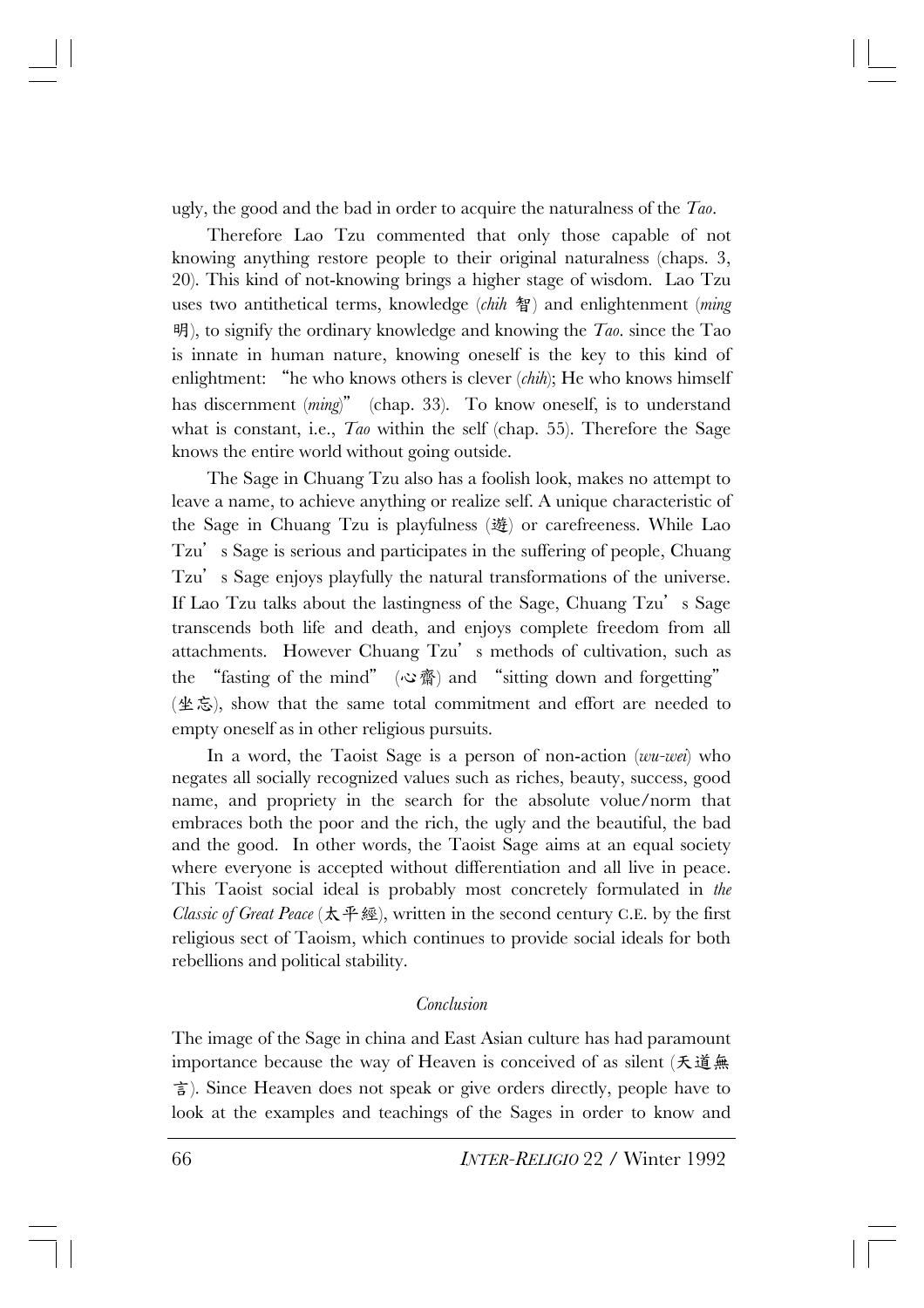practice the mandate of Heaven. Both ancient Sage-kings and contemporary Sages embody one and the same principle. Hsun Tzu preferred contemporary Sages, for they are nearer to us and so easier to follow. The moral and social influence which Confucian and Taoist traditions attributed to the Sage is idealistically high. In short, a human community cannot be formed or maintained without the Sage, the very embodiment of truth, order, and humanity. This humanistic concentration on the Chinese Sage is perhaps a most distinctive character in comparison to the Jewish righteous person or Christian saint who always are seen as servants of a personal God, who is revealed through historical events.

Secondly, in the Chinese image of the Sage, poetic quality is usually subsidiary to moral quality. Wisdom is needed to be a Sage, but it has to be purified from secular values of riches, fame, power, and beauty. Ordinary knowledge and differentiation of values are challenged by the way of benevolence and the *Tao*. A similar negation or challenge can be seen in the prophetic condemnations by the prophets of Israel as well as in the beatitudes of Gospel. Poetic quality has to be transformed by the fear or love of God or total commitment to the Tao. Through this transformation, wisdom is incorporated into the moral formation of a person or a society. Therefore the Sage is a person who not only understands the way but has acquired it by moral cultivation. The righteous person and the saint are the same, except for the active role God plays in their transformation.

Thirdly, the concept of mandate holds the most religious character in the symbolism of the Sage. At first glance the Confucian Sage seems to be a self-made person with cultural help through education. But when we look in depth, the Sage's virtue is originally given by Heaven and their calling in life as well as all their success and failure, sickness and death are considered as the command of Heaven  $(\mathcal{F} \hat{\varphi})$ . Therefore, a person cannot become a noble person or a Sage without knowing the command of Heaven. Even the Taoist Sage is said to be delivered and compassionately protected by Heaven (*Lao Tzu* chap. 67). Heaven or *Tao* is closely related to the life of Confucius, Chu Hsi, Lao tzu and Chuang Tzu. Here lies the biggest difference as well as common point between the Jewish and Christian understanding of the human relationship with God and Chinese understanding. In Jewish and Christian traditions, the righteous and the saint are seen as chosen and most favored by God; but in Chinese tradition the Sage just participates in Heaven or Tao that works without heart. In spite of these different conceptions of divine-human relationship,